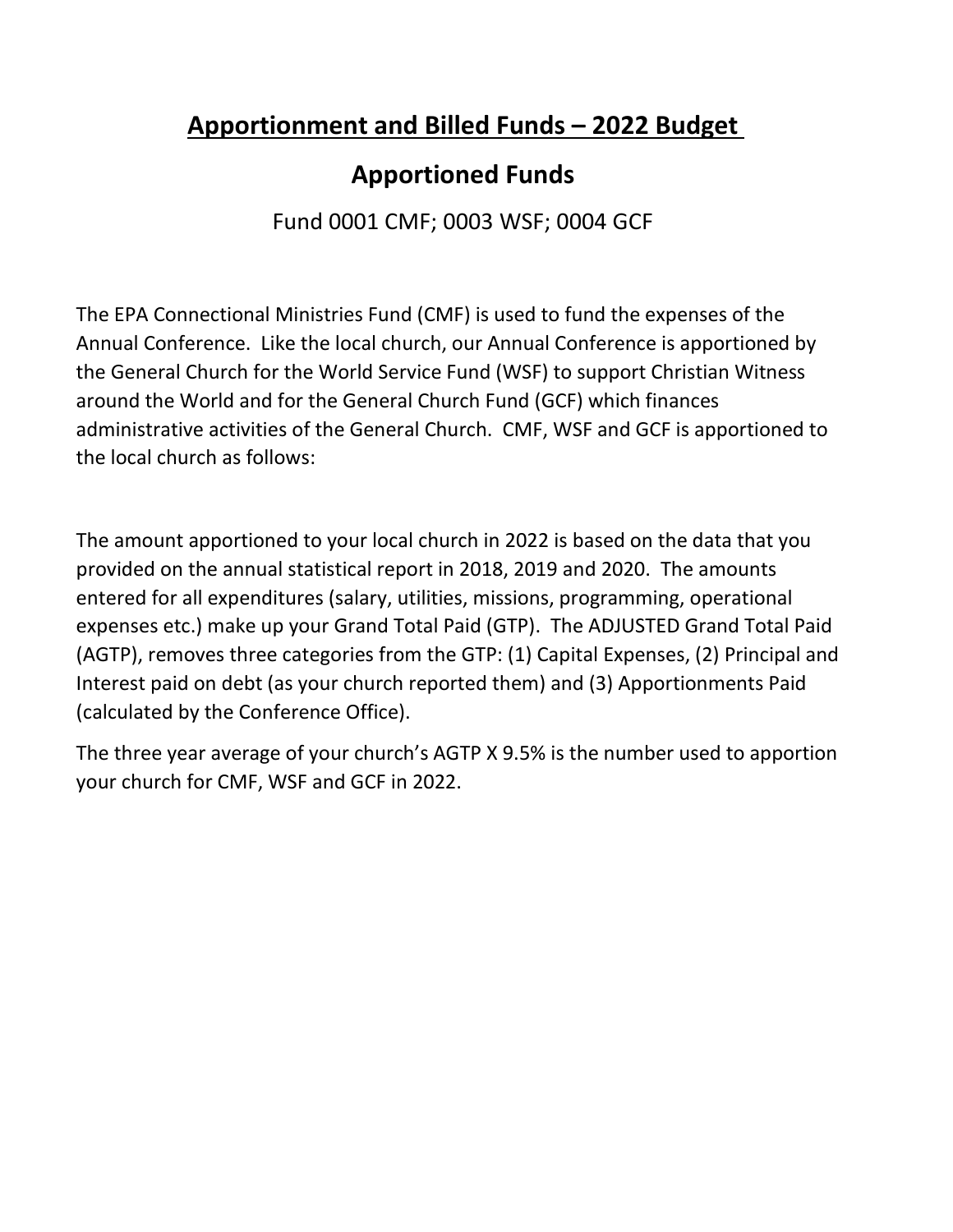## **Billed Funds**

### **Pension**

The pension funds on the church remittance forms are for CRSP Defined Benefits, CRSP Defined Contribution, Retired Clergy Pension & Health Obligation, and Comprehensive Protection Plan or CPP. These contributions are Church budget items and should not be deducted from a pastor's salary.

The Clergy Retirement Security Program consists of three elements:

• **CRSP – Defined Benefits, Fund 0016 (Church budget item)** A defined benefit plan provides a secure monthly payment for life. The amount of the payments are based on two factors: the number of years of service and the denominational average compensation (DAC) at the year of retirement.

The total due for EPA in 2022 will be \$1,228,676. This core element will be funded by assessing a composite cost to the church for clergy. Clergy appointed at less than ½ time are eligible to participate with a personal contribution. Churches do not contribute to less than half time appointments.

## **For 2022, the annual budgets are as follows:**

 $Full-time = $6,000$ **¾ time = \$4,500 ½ time = \$3,000**

• **CRSP – Defined Contribution, Fund 0017 (Church budget item)**

A defined contribution plan provides a pre-tax investment account where the clergy and the church can make contributions into a variety of investment funds. The clergy person selects which funds to invest the contributions. The 2022 budget is funded by **assessing 2% of the clergy person's plan compensation (salary plus housing**.**)**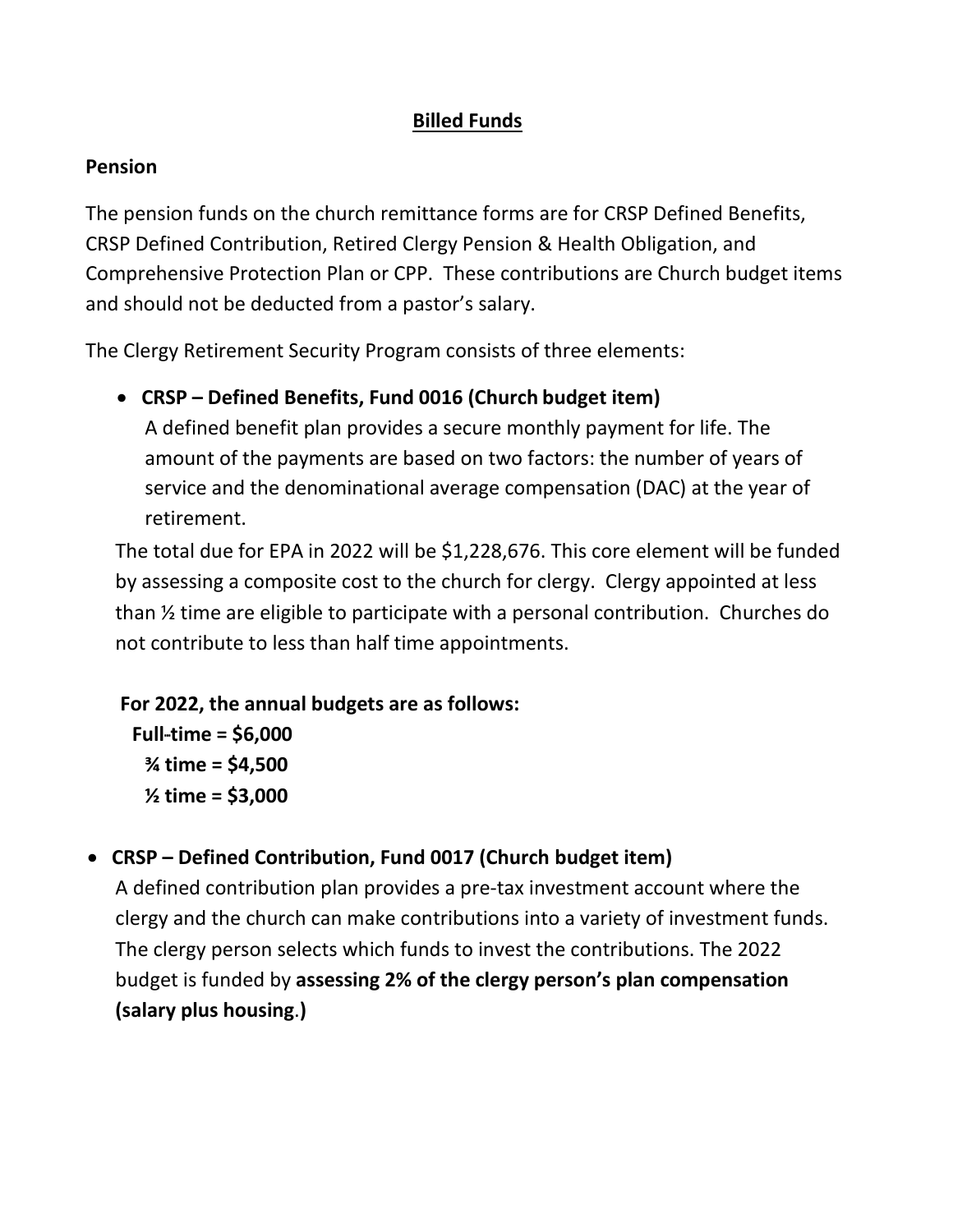The plan requires the participant to contribute up to 1% of their compensation in order to obtain an additional up to 1% match.

Participants are encouraged to contribute more than 1% to their UMPIP\* in order to achieve adequate retirement financial goals.

As of January 1, 2020, each eligible clergyperson who is not yet enrolled at 1% to their UMPIP was automatically enrolled at 1%, including ¼ time appointments. You must waive enrollment by completing an enrollment form with a zero contribution if you do not want to contribute.

*\*Please note that the clergy contribution that is matched, is their contribution to UMPIP which is billed directly from the Wespath.*

• **Comprehensive Protection Plan, CPP, Fund 0020 (Church budget item)** In addition to CRSP, the church pays for the Comprehensive Protection Plan (CPP) which provides death, disability, and survivor benefits for clergy persons. **This plan is funded by assessing 3% of the clergy person's plan compensation (salary plus housing).**

## **Retired Clergy Pension & Health Obligation, Fund 0018**

The total 2022 budget is \$1,799,687. Each church pays 2.75% of their three- year (2018--2020) AGTP. The three components are as follows:

- The Pre-1982 Pension Plan for the EPA Conference in 2022 is 100% funded. While this is cause for celebration, we must continue to stay vigilant in maintaining this fund at 100% or above. The local churches will be billed a total of \$431,919. This funding will be used for an advance payment at the end of 2022 to increase the Past Service Rate for our retirees in 2023 from \$515 to \$522, pending annual conference approval.
- The second component is for Retiree Medical Insurance. The total subsidy amount provided by the annual conference in 2022 willbe \$1,000,000.
- The third component is for the administrative expenses of the EPA Boardof Benefits. In 2022, this sum is \$ 367,768**.**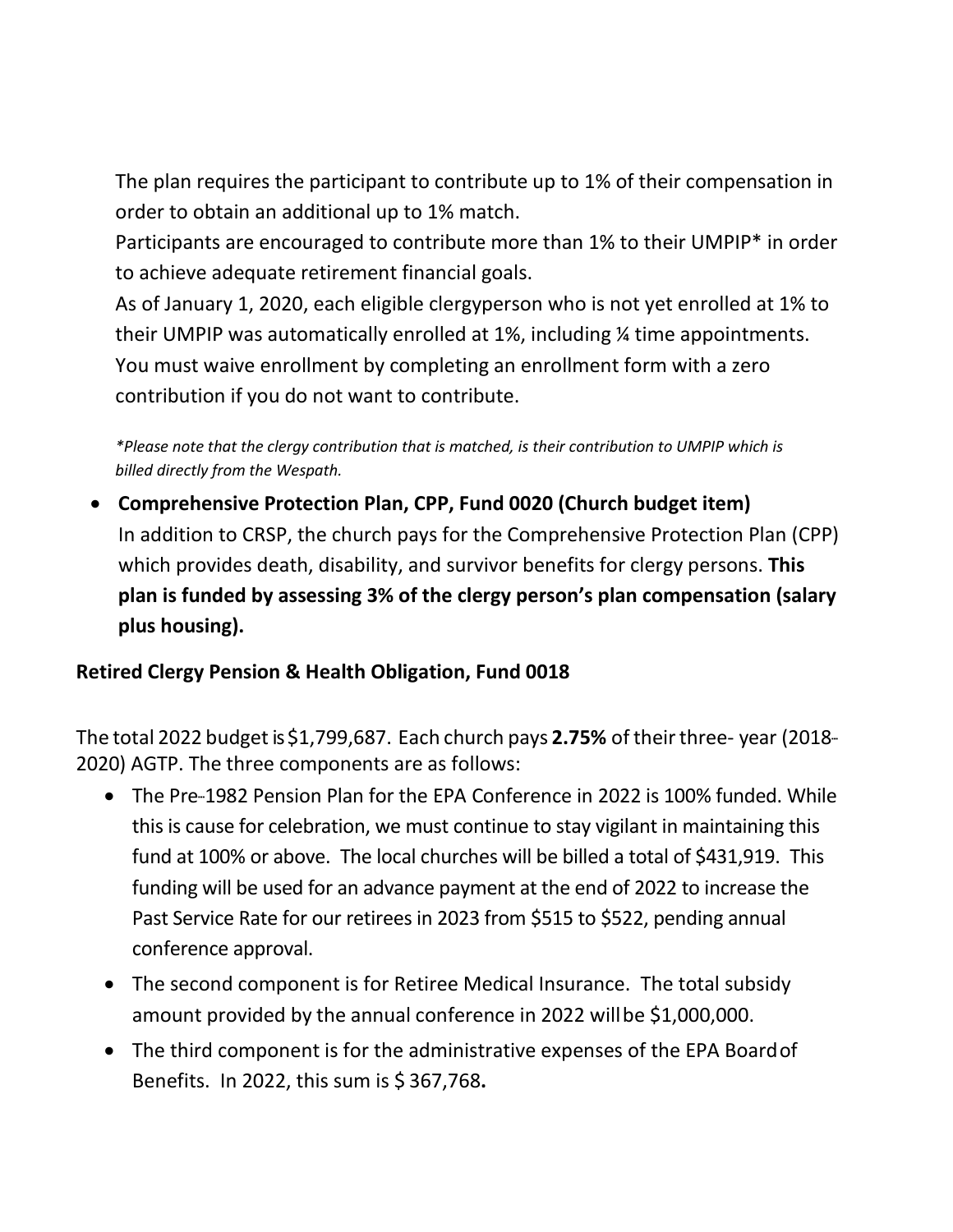### **Health Insurance**

The Health Insurance portion of the bill is comprised of several line items.

**Connectional Health Care Fund, 0021 CHC (Church budget item**) –This is an amount billed to each EPA local church based on a formula equal to 0.75% of each church's three years Adjusted Grand Total Paid, with a minimum of \$500 and a cap of \$3,100. This amount includes the cost to support missional churches as designated by the cabinet and the cost to support clergy on Medical Leave. This formula remains the same, but your line item may increase based upon your AGTP.

**Mandatory Health Care, 0021 MHC (Church budget item) –** An amount of \$400 is charged to the local church for each eligible clergy member. This includes the Employee Assistance Plan and coverage for a \$10,000 Life Insurance Plan through The Hartford. (The \$10,000 reduces each year after age 60 to a minimum of \$5,000)

**Composite Rate, Fund 0021 CGI (Church budget item)** – This is the cost for participation in the Eastern PA Conference Health Insurance Plan and is billed as a composite rate for each clergy participant. The composite rates for churches are also based on the church's three years Adjusted Grand Total Paid as follows and is paid for each clergy enrolled.

| 3 Year Average 2022 Annual Church Composite Rate |          |
|--------------------------------------------------|----------|
| Over \$1 M                                       | \$17,500 |
| Over \$350 K                                     | \$16,475 |
| Over \$275 K                                     | \$15,450 |
| Over \$250 K                                     | \$14,400 |
| Over \$225 K                                     | \$13,400 |
| Over \$200 K                                     | \$12,400 |
| Over \$125 K                                     | \$11,375 |
| Over \$75 K                                      | \$10,200 |
| Under \$75 K                                     | \$9,200  |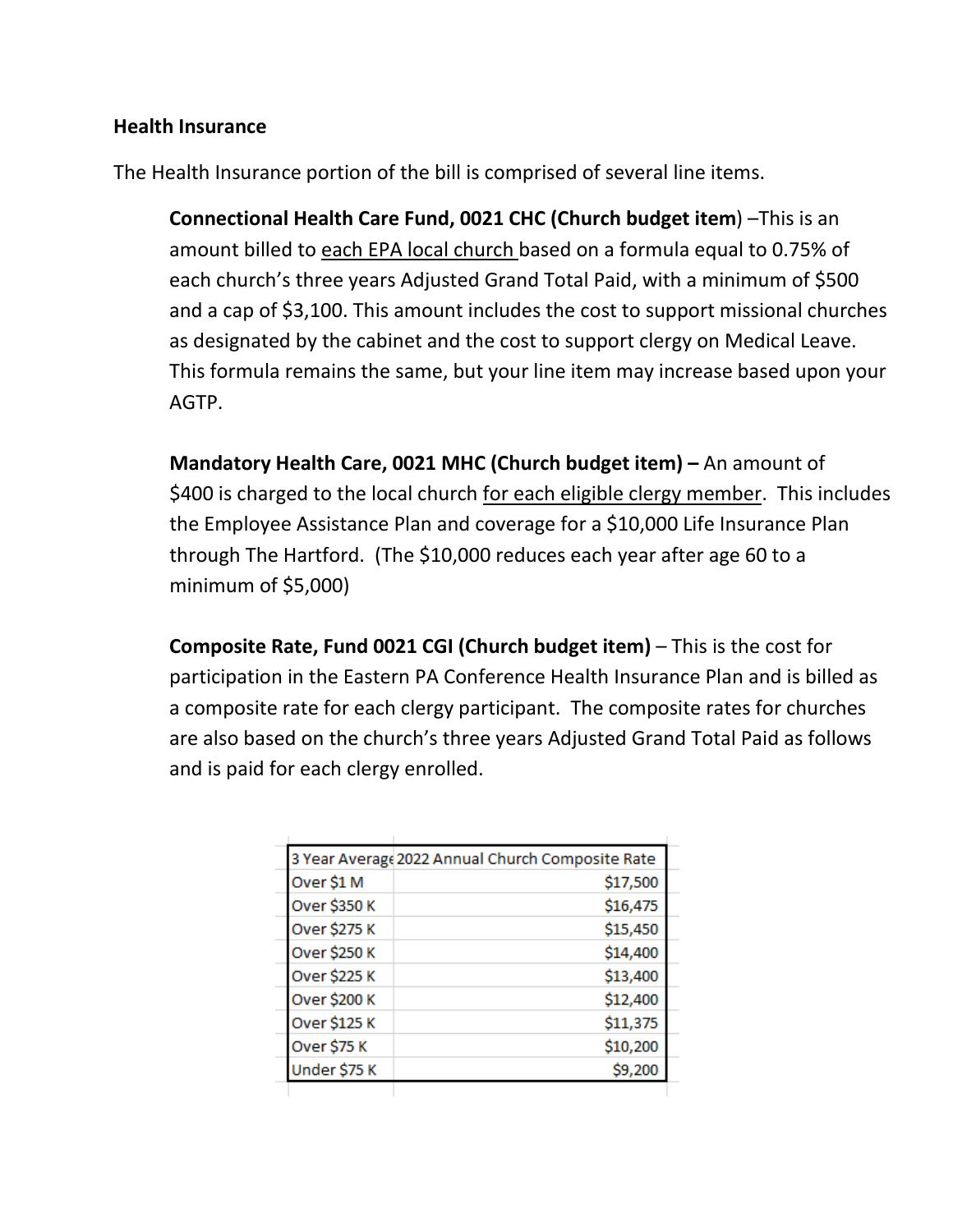**Clergy health care premium, Fund 0022 CIC (Salary Reduction) –** In 2022, the conference will be enrolled in HealthFlex through Wespath. The conference will provide a Premium Credit, based upon their family status to be used in purchasing the benefits that best suit their needs. If the health care plan is more than the premium credit, the remainder will be a salary reduction for the participant. If the premium is less than the premium credit, the extra can be used for purchase of dental and vision, or deposited into the HRA/HSA utilized with that plan.

The premium credit available to clergy for 2022 is

- Participant only = \$810 monthly
- Participant  $+1 = $1,540$  monthly
- Full Family =  $$2,191$  monthly

**Laity Health Insurance, Fund 0023 LGI –** This is the actual premium rate for coverage in the Eastern PA Conference Health Insurance Plan. Each church will be billed \$695 monthly per participant. The remainder may be billed to the participant at the church's discretion.